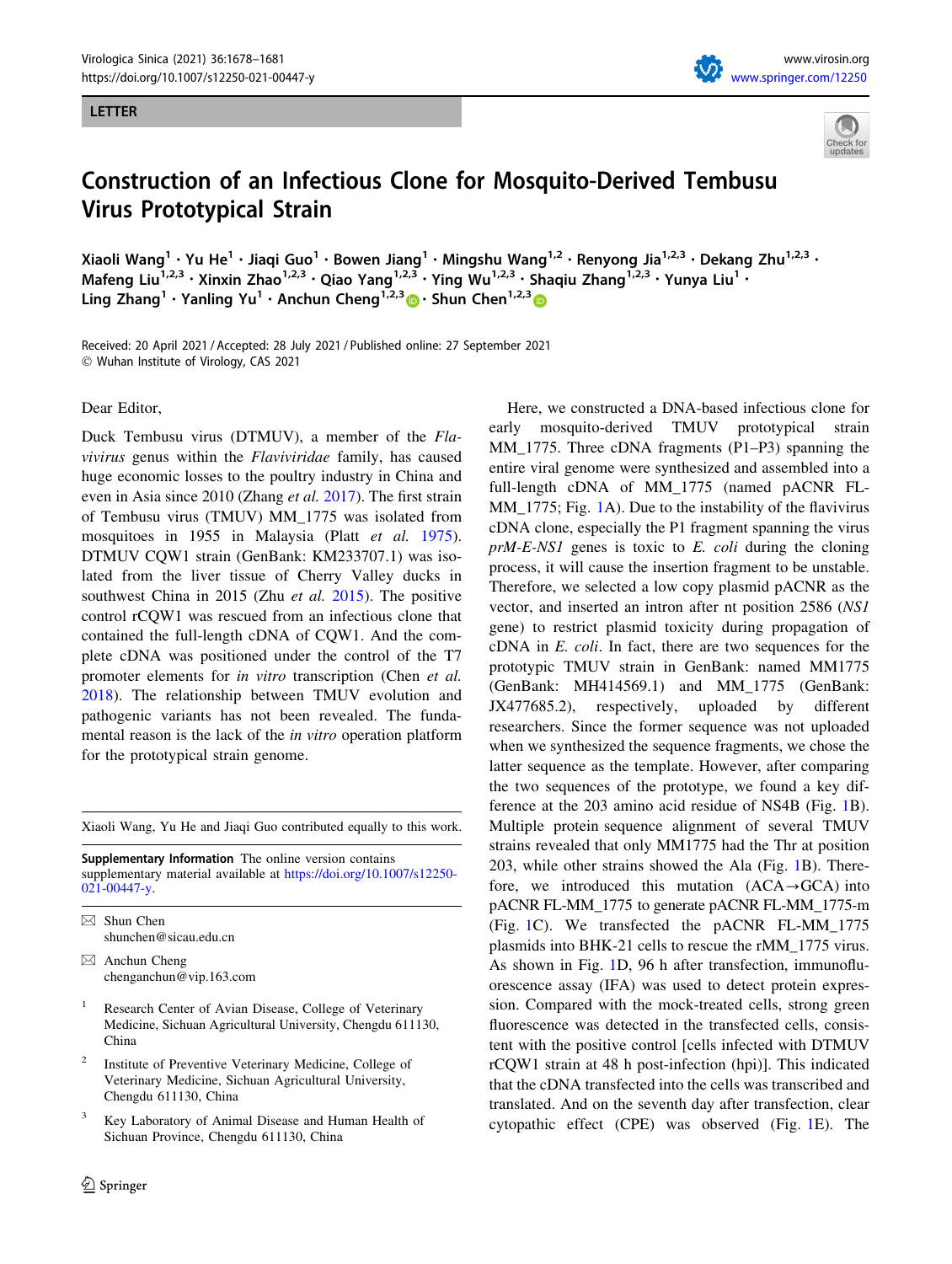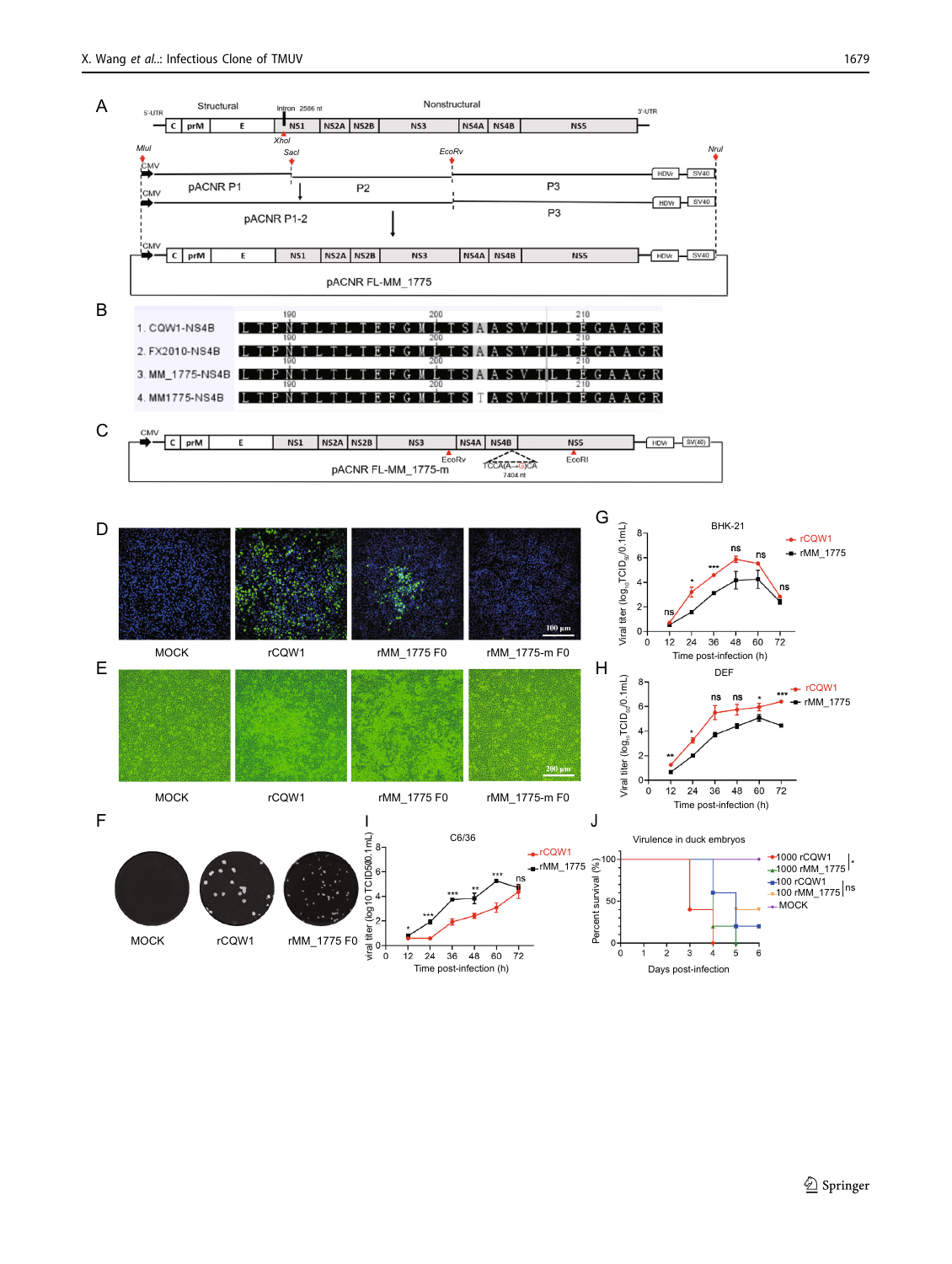<span id="page-2-0"></span> $\blacktriangleleft$  **Fig. 1** Infectious clone of TMUV. A The strategy for constructing the full-length cDNA clone of mosquito TMUV MM\_1775. The genome sequence of mosquito TMUV MM\_1775 was divided into three fragments artificially, which were finally assembled into low-copy plasmid pACNR to form full length TMUV cDNA clone (pACNR FL-MM\_1775). Introns were inserted after nt position 2586 to reduce prokaryotic toxicity (black rectangle). The red arrow represents the restriction site. The complete MM\_1775 cDNA is under the control of the CMV promoter element for eukaryotic transcription. A HDVr sequence was engineered at the  $3'$  end of the viral genome to generate an authentic  $3'$  end of viral RNA sequence. **B** Alignment of NS4B amino acid sequences of different TMUV. C Schematic diagram of the construction of full-length cDNA clone with mutation introduced in NS4B. D At 96 h post-transfection with plasmids pANCR FL-MM\_1775, strong green fluorescence was detected by IFA using mouse anti-TMUV polyclonal antibody as the primary antibody. Positive control, cells infected with rCQW1 at 48 hpi. E BHK-21 cells appeared CPE at the seven days post-transfection. Positive control, cells infected with rCQW1 at 48 hpi. F Plaque morphology of rCQW1 and rMM\_1775 on BHK-21 cells. G, H and I Growth kinetics of rMM\_1775 and rCQW1 in infected BHK-21, DEF and C6/36 cells. All data are presented as mean  $\pm$  SD from three independent experiments (\* $P \lt 0.05$ , \*\* $P \lt 0.01$ , and \*\*\* $P \lt 0.001$ ). J Virulence of rCQW1 and rMM\_1775 in duck embryos. Five 9-day-old duck embryo eggs per group were injected with 100 µL rMM\_1775 or rCQW1 dilution by allantoic cavity inoculation at a dose of 100 and 1000  $TCID_{50}$ (100 lL DMEM for mock group). And the survival time of the inoculated eggs was recorded. Data are shown as means  $\pm$  SD (\*P < 0.05). TMUV, Tembusu virus; HDVr, hepatitis delta virus ribozyme; IFA, immunofluorescence assay; CPE, cytopathic effect; SD, standard deviation; ns, not significant; dpi, days post-infection; hpi, hours postinfection; TCID<sub>50</sub>, median tissue culture infectious dose.

supernatant was collected, which further infected fresh BHK-21 cells for two consecutive passages. CPE was still observed on the fifth day on the F2 generation (Supplementary Fig. S1). This showed that what was produced after cDNA transfection was infectious, and we might successfully rescue the virus. Then we extracted the RNA from F0 and F2 generation. After RT-PCR identification and whole genome sequence determination, it showed that they were consistent with the MM\_1775 virus sequence from GenBank (ID: JX477685.2) without any mutation. Collectively, these results indicated that rMM\_1775 was successfully rescued. However, after transfecting the pACNR FL-MM\_1775-m plasmid into BHK-21 cells, not only no CPE was observed (Fig. 1E), but also no fluorescence was detected by IFA (Fig. 1D), indicating this construct was nonviable.

To study the in vitro characteristics of the rMM\_1775 virus, we compared the properties of rMM\_1775 and rCQW1 in cell culture. As shown in Fig. 1F, rMM\_1775 virus produced uniform plaque morphology on BHK-21 cells, which was smaller than that produced by rCQW1. Correspondingly, rMM\_1775 virus showed weaker replication kinetics in mammalian BHK-21 and avian DEF cells, with almost two orders of magnitude lower than rCQW1 (Fig. 1G, 1H). The time required to cause CPE for the two viral strains are slightly different. And 48 h post-inoculation, DEF cells infected with rCQW1 showed obvious CPE, while those

infected with rMM\_1775 showed mild CPE at 60 h (Supplementary Fig. S2A). However, in Aedes albopictus C6/36 cells, rCQW1 showed weaker replication kinetics (Fig. 1I), and no obvious CPE was observed in C6/36 cells infected with rCQW1 and rMM\_1775 (Supplementary Fig. S2B).

Next, we determined the virulence of rMM\_1775 and rCQW1 to duck embryos. Duck embryo virulence experiments were performed on 9-day-old duck embryos. Five duck embryos within each group were injected with rMM\_1775 or rCQW1, at a dose of 100 and 1000 median tissue culture infectious dose  $(TCID<sub>50</sub>)$ , respectively. Three embryos inoculated with 1000 TCID $_{50}$  of rCQW1 died at 3 dpi and two died at 4 dpi, while four embryos inoculated with 1000 TCID<sub>50</sub> of rMM\_1775 died at 4 dpi and one at 5 dpi. Two embryos inoculated with 100 TCID $_{50}$  of rCQW1 and rMM\_1775 died at 4 dpi, two and one died at 5 dpi, respectively. No embryos died in the mock group during the assay. All duck embryos inoculated with  $1000$  TCID<sub>50</sub> of rMM\_1775 and rCQW1 died within 120 h and 96 h, with a mortality rate of 100%. And all duck embryos inoculated with 100 TCID<sub>50</sub> of rMM\_1775 and rCQW1 did not all die within 144 h, respectively (Fig. 1J). These results indicated that mosquito-original rMM\_1775 showed similar virulence on duck embryos as DTMUV rCQW1.

Previously, we have successfully constructed an infectious clone for CQW1 stain (Chen et al. [2018\)](#page-3-0). The clone of prM-E-NS1 gene has potential prokaryotic toxicity to host bacteria, so the manipulation of the infectious clone requires a lot of time and manpower. Also it is easy to produce mutations. These mutations will have an important impact on the replication and transcription of the virus. To solve this problem, here, we introduced an intron into NS1 gene to interrupt potential prokaryotic toxic genes, and placed the full-length cDNA of the viral genome under the eukaryotic promoter CMV. And then the virus could be rescued by direct transfection of positive plasmid into BHK-21 cells (Fig. 1D, 1E). After sequencing, the rescued virus was exactly the same as the sequence from NCBI and did not contain any mutations (Supplementary Fig. S3). Compared to the reverse genetics system for TMUV (Li et al. [2013](#page-3-0); Wu et al. [2016;](#page-3-0) Chen et al. [2018\)](#page-3-0) constructed before, the one we constructed is more stable and is easier to modify in subsequent studies, especially when introducing a single mutation. It also avoids the problems of instability in transcription *in vitro* and solves the difficulty when transfecting RNA. In addition, it can reduce the cost of virus rescue.

Since the TMUV MM\_1775 strain was isolated from mosquitoes in Malaysia in 1955, many strains of TMUV have been isolated in succession, but there have been few reports about animals naturally infected with TMUV. Until 2000, a virus named Sitiawan was isolated from sick chickens (Kono et al. [2000\)](#page-3-0). The virus was identified to be highly homologous to the prototypical TMUV strain MM\_1775, so it was